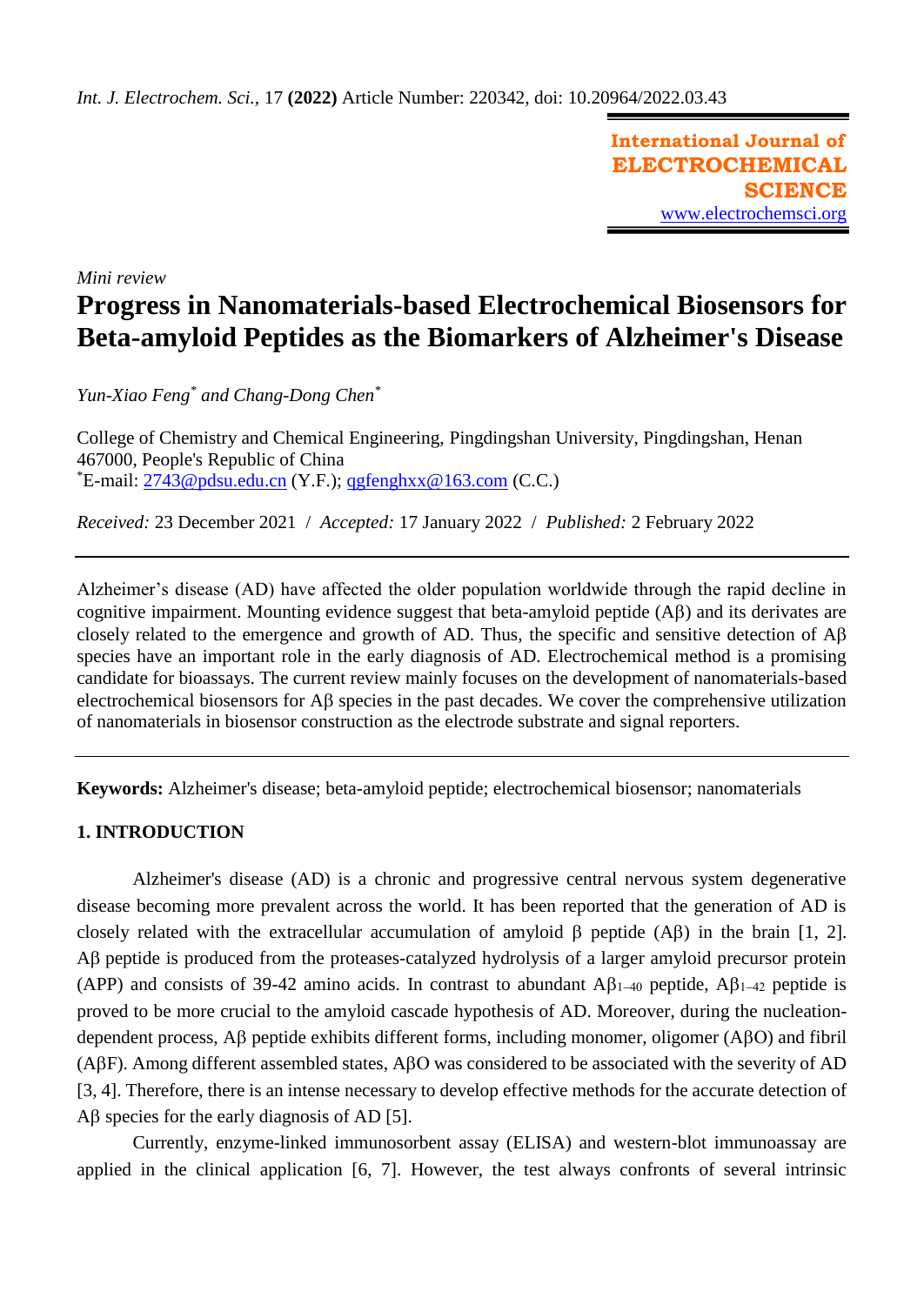drawbacks, such as time consuming, intensive labour and low sensitivity. To meet the need of sensitive detection of ultra-low levels of Aβ in body fluids, various platforms based on different sensing techniques have been established, including fluorescence [8, 9], colorimetry [10, 11], surface plasmon resonance and surface enhanced Raman scattering [12], electrochemiluminescence [13, 14], photoelectrochemistry [15, 16] and mass spectrometry [17-19]. Among them, electrochemical methods have attracted numerous attention because of their striking merits of high selectivity, rapid response, low cost and easy operation [20-23]. Label-free methods are relative attractive in the field of Aβ analysis [24, 25]. Vestergaard et al. proposed a rapid label-free electrochemical method for the detection of Aβ aggregation based on the oxidation of the single Tyr residue in Aβ peptide as the signal reporter [26]. Besides, the binding of Aβ species to their aptamers can influence the surface electron transfer of the redox mediator to the electrode. Based on this principle, several label-free methods have been developed [27-38]. For example, Li et al. found that  $\mathbf{A}\beta_{1-42}$  oligomer binding with ferrocene (Fc)-labeled oligopeptide would slow down the surface electron transfer rate and resulted in the suppressed response at a higher frequency [39]. Zhang et al. reported that the binding of AβO changed the conformation of Fc-labeled stem-loop probes into "open" state and increased the distance between Fc and the electrode surface, leading to the decreased charge transfer current [40]. However, the low sensitivity heavily limited the application of this method. To further improve the sensitivity, signal amplification strategies were integrated into the assays of Aβ [41]. For instance, Liu's group introduced p-aminophenol redox cycling and alkaline phosphatase (ALP)-assisted electrochemical–chemical–chemical redox cycling into electrochemical bioassay of  $\mathsf{A}\beta_{1-42}$  and total  $\mathsf{A}\beta$  peptide [42, 43]. Meanwhile, for multiplex detection, multichannel sensor array have been constructed [44, 45].

Nanotechnology advancements have provided an exceptional opportunity in the electrochemical assays of  $A\beta$  species with higher sensitivity and selectivity. Their inherent physiochemical properties make the signal transduction more efficient. In this review, nanomaterials-based electrochemical platforms for the determination of  $\overrightarrow{AB}$  species are summarized according to the role of nanomaterials in the assay.

#### **2. NANOMATERIALS-BASED ELECTROCHEMICAL BIOSENSORS**

## *2.1 Nanomaterials as electrode matrices*

Nanomaterials have been widely utilized as the functionalized materials to fabricate or modify the electrode for the enhancement of the sensitivity of electrochemical biosensors. Large surface areavolume ratio of nanomaterials favors the immobilization of high amount of biorecognition elements and improves the accessibility of targets to the receptors. Meanwhile, excellent electron conductivity and catalytic activity can accelerate the electron transfer and redox reaction on the surface of the electrode. Metal and metal oxide nanomaterials with various nanostructures are popularly used to modify the electrode and improve the detection efficiency because of their multifunctional properties, including excellent stability, high biocompatibility and large surface area [46-50]. The nanomaterials-based electrodes have been used for the detection of different Aβ species (Table 1). For example, saccharideimmobilized gold nanoparticles (AuNPs) were immobilized on the carbon electrode for the capture and detection of Aβ [51]. Rama et al. reported a competitive electrochemical immunosensor for the detection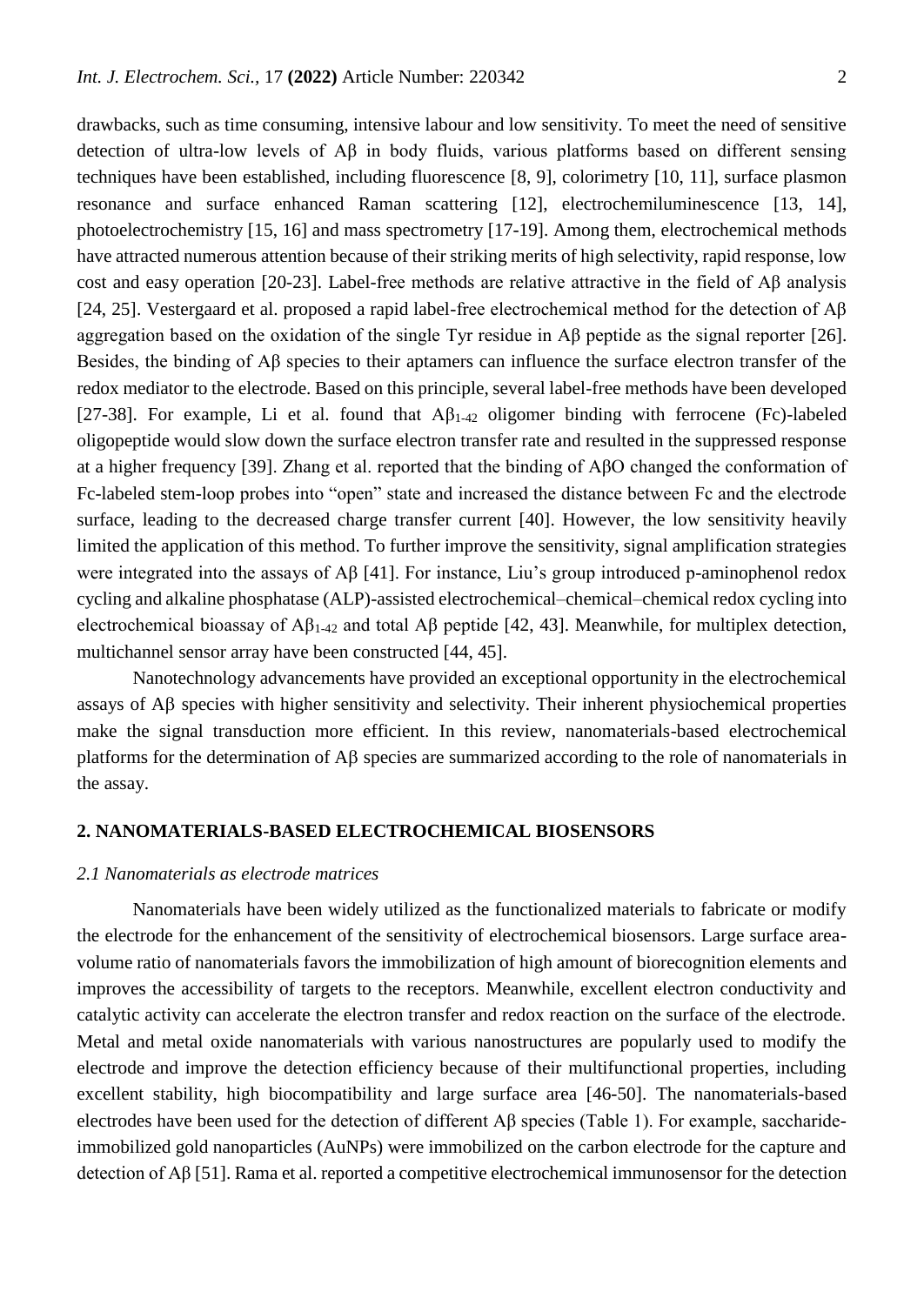of  $\mathbf{A}\beta_{1-42}$  peptide based on gold nanostructurated screen-printed carbon electrodes (SPCEs) [52]. Electrospun  $SnO<sub>2</sub>$  nanofibers were employed as the transducing material to modify the electrode for the electrochemical detection of  $\mathbf{A}\beta_{1-42}$  peptide [53]. Meanwhile, enzyme-based signal amplification strategies were introduced into the assay of Aβ peptide. Diba et al. proposed an sandwich-type electrochemical immunosensor for detection of Aβ peptide on the AuNPs-decorated SPCE [54]. Based on the different binding sites, anti-Aβ(12F4) was tethered on the electrode surface for the capture of  $\mathbf{A}\mathbf{B}$ peptide and ALP-labeled anti-Aβ (1E11) was employed as detection antibody. After the formation of immunocomplex, surface bounded ALP enzyme could catalyze the hydrolysis of substrate 4-amino phenyl phosphate (APP) into 4-aminophenol, producing a voltammetric detection signal. To increase the resisting nonspecific adsorption capability, Liu et al. modified superhydrophobic carbon fiber paper (CFP) with AuPt alloy NPs for the development of electrochemical aptasensor of AβO [55].

Carbon-based nanomaterials, such as graphene and carbon nanotubes, have been intensively utilized in the field of electrochemistry owing to their unique chemical and physical properties including high conductivity and ease of surface modification. Abbasi et al. developed a graphene-based electrochemical immunosensor for the label-free detection of  $\mathbf{A}\beta_{1-42}$  peptide [56]. For maintaining the excellent property of graphene and improving the sensing efficiency, 1,5-diaminonaphthalene (pDAN) polymer was attached on the electrode surface for the binding of antibody. Sethi et al. designed a labelfree biosensor for  $\mathbf{A}\mathbf{B}_{1-42}$  peptide based on graphene and reduced graphene oxide dual-layer [57]. To further enhance the sensing performance, plenty of nanocomposites of graphene and other nanomaterials are designed and synthesized as the electrode materials for  $\mathsf{AB}$  detection. AuNPs and nickel ferritedecorated GO-chitosan nanocomposites were prepared for the development of immunosensor of  $\mathbf{A}\beta_{1-42}$ peptide [58]. Magnetic nitrogen-doped graphene (MNG) was used to modify the gold electrode for noninvasive detection of  $\mathbf{AB}_{1-42}$  peptide [59].

| <b>Electrode Modifier</b>           | <b>Target</b>                       | <b>Detection limit</b>   | Linear range                    | Ref.              |
|-------------------------------------|-------------------------------------|--------------------------|---------------------------------|-------------------|
| microporous gold nanostructure      | $A\beta_{1-42}$                     | $0.2$ pg/mL              | $0.003 - 7$ ng/mL               | $[46]$            |
| fern leaves-like gold nanostructure | $A\beta_{1-42}$                     | $0.4$ pg/mL              | $0.002 - 1.28$ ng/mL            | $[47]$            |
| AuNPs                               | $A\beta F$                          | $0.6$ pM                 | $0.5 - 4.0$ pM                  | $[48]$            |
| hierarchical gold dendrite          | $A\beta$ O                          | 1 aM                     | $10^{-9} - 10$ nM               | [49]              |
| HRP-AuNPs-gelsolin                  | $A\beta_{(1-40/1-42)}$              | $28 \text{ pM}$          | $0.1 - 50$ nM                   | $[50]$            |
| AuNPs                               | $A\beta_{1-42}$ and $A\beta_{1-40}$ | $1 \mu M$                | Not reported                    | $[51]$            |
| AuNPs                               | $A\beta_{1-42}$                     | $100 \text{ pg/mL}$      | $0.5 - 500$ ng/mL               | $[52]$            |
| electrospun $SnO2$ nanofibers       | $A\beta_{1-42}$                     | $1.46\times10^{7}$ pg/mL | $1 \times 10^{-6} - 1000$ ng/mL | $\left[53\right]$ |
| AuNPs                               | $A\beta_{1-42}$                     | Not reported             | $0.1 - 25$ pM                   | [54]              |
| AuPt alloy nanoparticles            | $A\beta$ O                          | $0.16$ pg/mL             | $0.0005 - 10$ ng/mL             | $[55]$            |
| graphene                            | $A\beta_{1-42}$                     | $1.4$ pg/mL              | $0.001 - 1$ ng/mL               | [56]              |
| graphene and rGO dual-layer         | $A\beta_{1-42}$                     | $2.398$ pg/mL            | $0.011 - 55$ nM                 | [57]              |
| AuNPs/NiFe2O4@GO-Ch                 | $A\beta_{1-42}$                     | $3$ pg/mL                | $0.001 - 1$ ng/mL               | [58]              |
| <b>MNG</b>                          | $A\beta_{1-42}$                     | $5$ pg/mL                | $0.005 - 0.8$ ng/mL             | [59]              |

**Table 1.** Analytical performances of different electrodes for Aβ detection.

Abbreviation: AuNPs, gold nanoparticles; HRP, horseradish peroxidase; AβO, Aβ oligomer; rGO, reduced graphene oxide; GO, graphene oxide; Ch, chitosan; MNG, magnetic nitrogen-doped graphene.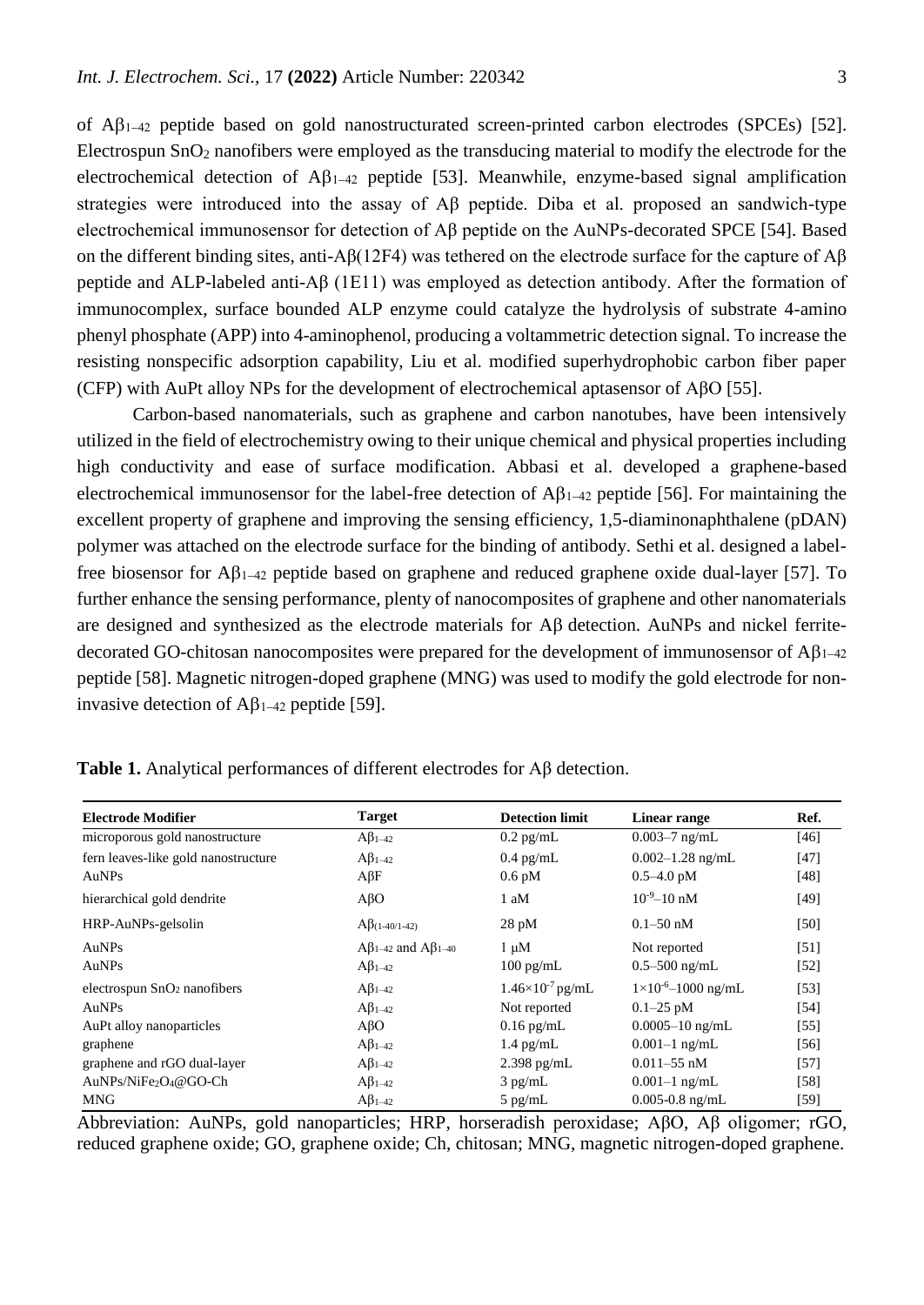#### *2.2 Nanomaterials as signal reporters*

Gold nanomaterials with excellent conductivity and catalytic properties can accelerate the electron communication between redox mediator and electrode. They have been used as the signal reporters or carriers for the detection of different Aβ species. For example, Liu's group found that a PrP peptide can be used as the receptor of AβO and the trigger of AuNPs assembly on the electrode surface [60]. The formed AuNPs-based network could significantly decrease the charge transfer resistance. Once the peptide on the electrode surface was bound with AβO, the formation of peptide-AuNPs network was inhibited and the charge transfer resistance obviously increased. Recently, Wang et al. reported an electrochemical aptasensor for AβO based on the target-modulated triple-helix aptamer switch (THAS) [61]. In this work, signal transduction DNA probes on AuNPs surface could hybridize with two symmetrical arm sequences conjugated on the two ends of aptamers into THAS. With the aid of trithiocyanuric acid (TA), network-like TA/AuNPs was in-situ formed on the electrode surface, leading to the enhancement of DPV responses. The interaction between AβO and aptamer broke the structure of THAS and AuNPs and made them dissociated from the electrode, thus causing a decline of DPV signal.



Figure 1. Schematic illustration of the synthesis of CuCo-CeO<sub>2</sub>-Pd nanospheres and the immobilization of Ab<sup>2</sup> (**A**); The construction procedures of oPAD (**B**); The dual-mode sensing principle with DPV signal amplification and colorimetric reaction for Aβ determination (C, D) [62]. Copyright 2021 American Chemical Society.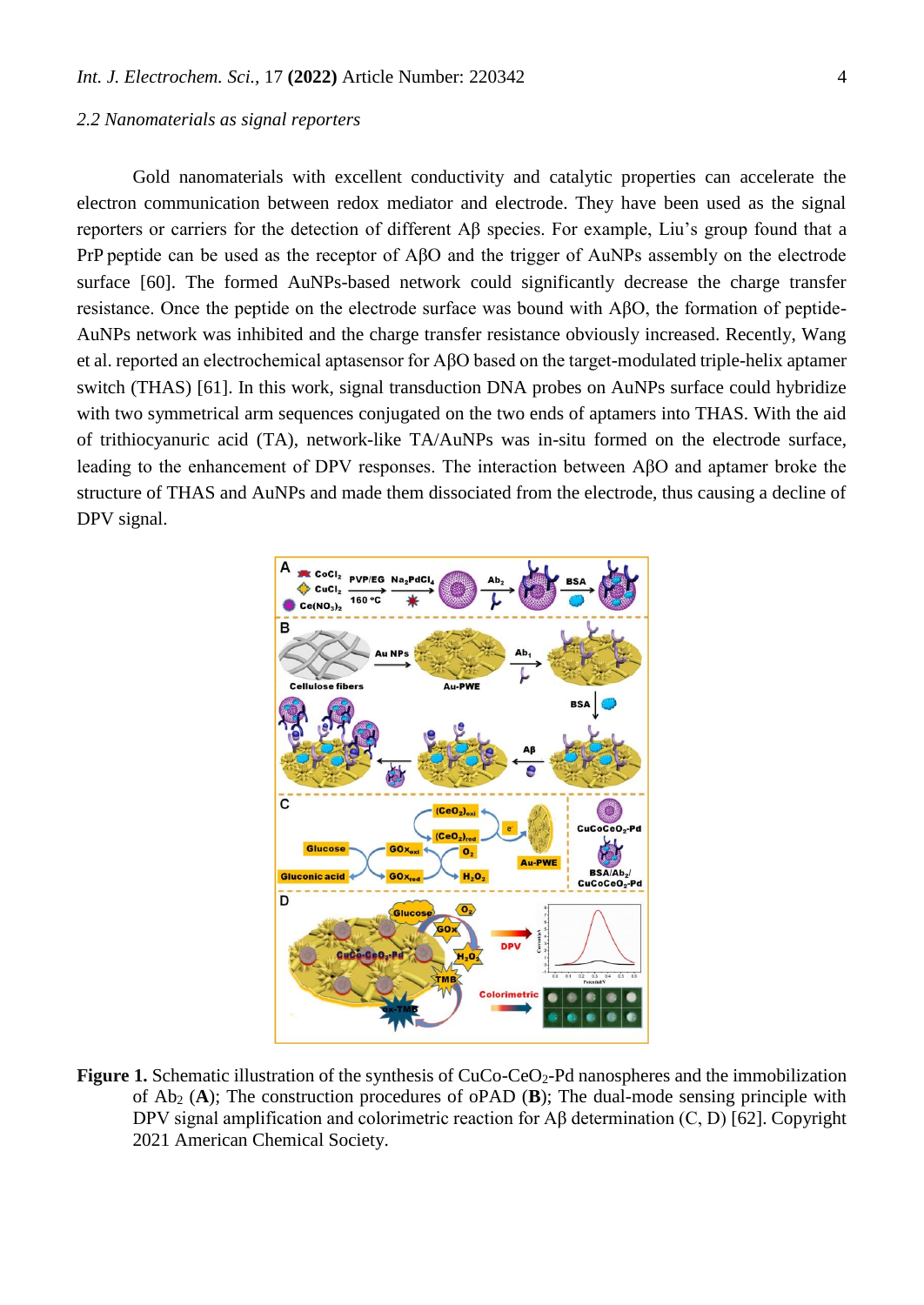Nanomaterials with good electrocatalytic ability can be introduced into electrochemical biosensors as the signal reporters for signal amplification. For instance, Escosura-Muñiz developed an electrochemical immunosensor for Aβ detection based on the electrocatalytic capability of AuNPs towards hydrogen evolution reaction (HER) [63]. Liu's group reported an electrochemical immunosensor for the detection of total Aβ peptides by using  $\mathbb{A}\beta_{1-16}$ -heme-modified AuNPs [64]. In this work,  $\mathbf{A}\beta_{1-16}$ -heme complex on the surface displayed the electrocatalytic ability toward  $\mathbf{O}_2$  reduction reaction. After the pre-incubation of the monoclonal antibody (mAb)-covered gold electrode with Aβ peptides,  $A\beta_{1-16}$ -heme-modified AuNPs were captured by the free mAb to catalyze the reduction of dissolved  $O_2$  into  $H_2O_2$ . The generated reduction current signal was in inverse proportion to the concentration of total Aβ peptides in samples. Owing to the coexisting dual oxidation state ( $Ce^{3+}$  and  $Ce<sup>4+</sup>$ ,  $CeO<sub>2</sub>$  not only possesses the excellent catalytic properties but also acts as a redox mediator to generate detectable electrochemical signals. Recently, Cui et al. constructed an origami paper-based analytical device (oPAD) by using Pd decoraed  $Cu/Co$ -doped  $CeO<sub>2</sub>$  (CuCo-CeO<sub>2</sub>-Pd) nanospheres for dual-mode electrochemical and visual detection of Aβ [62]. As shown in Figure 1, for extra oxygen vacancies and uniform nanosize morphology,  $CeO<sub>2</sub>$  was doped with Cu and Co elements and then insitu decorated with Pd. The urchin-like AuNP layer was in-situ produced onto the cellulose fibers for the modification of anti-Aβ. After the immunoreaction, CuCo-CeO<sub>2</sub>-Pd with outstanding electrocatalytic ability could generate electrochemical and colorimetric signal. To avoid the use of relatively unstable enzyme, Cu<sub>x</sub>O was used to functionalize mesoporous CeO<sub>2</sub> to catalyze the decomposition of H<sub>2</sub>O<sub>2</sub> and amplify the signal for immunosensing  $\widehat{AB}$  [65].



**Figure 2.** Schematic illustration of the electrochemical method for the selective detection of AβO using AgNPs as the redox reporters and Ad-PrP(95−110) as the receptor [66]. Copyright 2016 American Chemical Society.

In recent years, nanomaterials that can be directly used as signal probes have aroused the wide interest in bioassays [67]. For example, Zhou et al. reported the electrochemical assay of AβO based poly(thymine)-templated Cu nanoparticles as signal probes [68]. Metal organic frameworks (MOFs) were assembled with metal ions as the nodes and organic legends as the linkers. Through careful choice of elements, electroactive Cu-based and Zn-based MOFs with nanostructures were prepared and applied for electrochemical analysis [69]. Furthermore, Wang et al. presented an electrochemical aptasensor for AβO detection based on Cu-MOF and triple helix switch [70]. In this study, AuNPs@CuMOF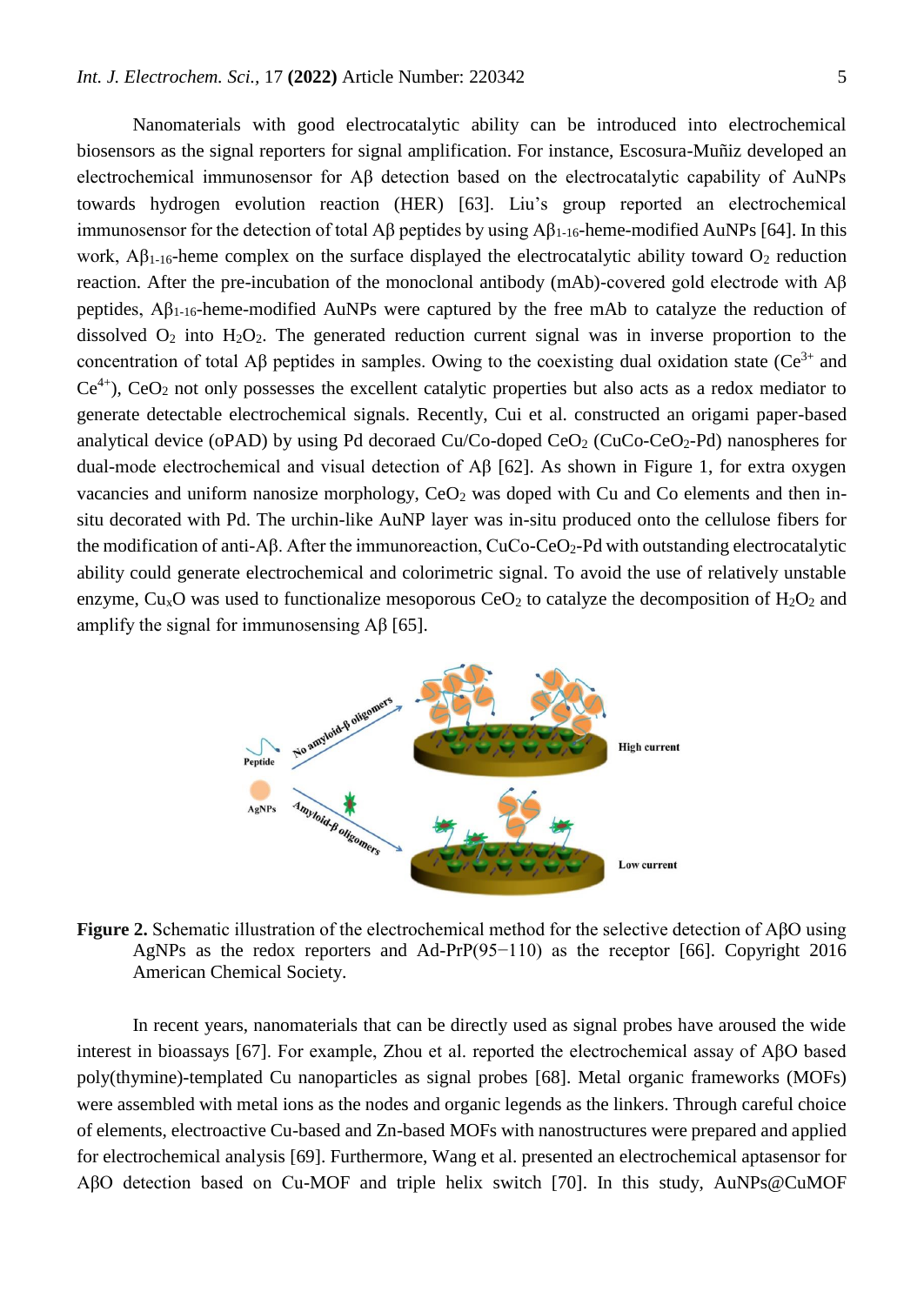synthesized through a "one-pot" method was labeled with signal displaced-probe (SD). AuNPs@CuMOF/SD could hybridize with anti-AβO aptamer on the electrode surface to form triple helix switch (THS). In the presence of AβO, the structure of THS was destroyed and AuNPs@CuMOF/SD was liberated from the surface of the electrode, leading to the decrease of the strong signal of differential pulse voltammetry (DPV). Xia et al. reported an electrochemical biosensor for the detection of AβO by the in-situ assembled network of silver nanoparticles (AgNPs) as the redox reporter for signal amplification [66]. As displayed in Figure 2, adamantine-labeled PrP(95−110) denoted as Ad-PrP(95−110) could induce the aggregation of AgNPs into network architectures. Then, the formed Ad-PrP(95−110)-AgNPs networks were tethered on the β-cyclodextrin (β-CD)-modified gold electrode through the host-guest interaction between Ad and β-CD, thus producing a well-defined and sharp electrochemical signal through the solid-state Ag/AgCl reaction by AgNPs. However, in the presence of AβO, Ad-PrP(95−110) specifically bound to AβO with high affinity and lose the ability to trigger the assembly of AgNPs on the electrode surface, subsequently resulting in the decrease of the electrochemical signal.



**Figure 3.** Schematic illustration of the nanoscale ZIF-8/Fc for AβOs sensing using optical and electrochemical methods [71]. Copyright 2019 American Chemical Society.



**Figure 4.** Schematic illustration of the electrochemical detection of Aβ(1-40/1-42) by using a gelsolin-Au-Th bioconjugate as a probe [72]. Copyright 2019 American Chemical Society.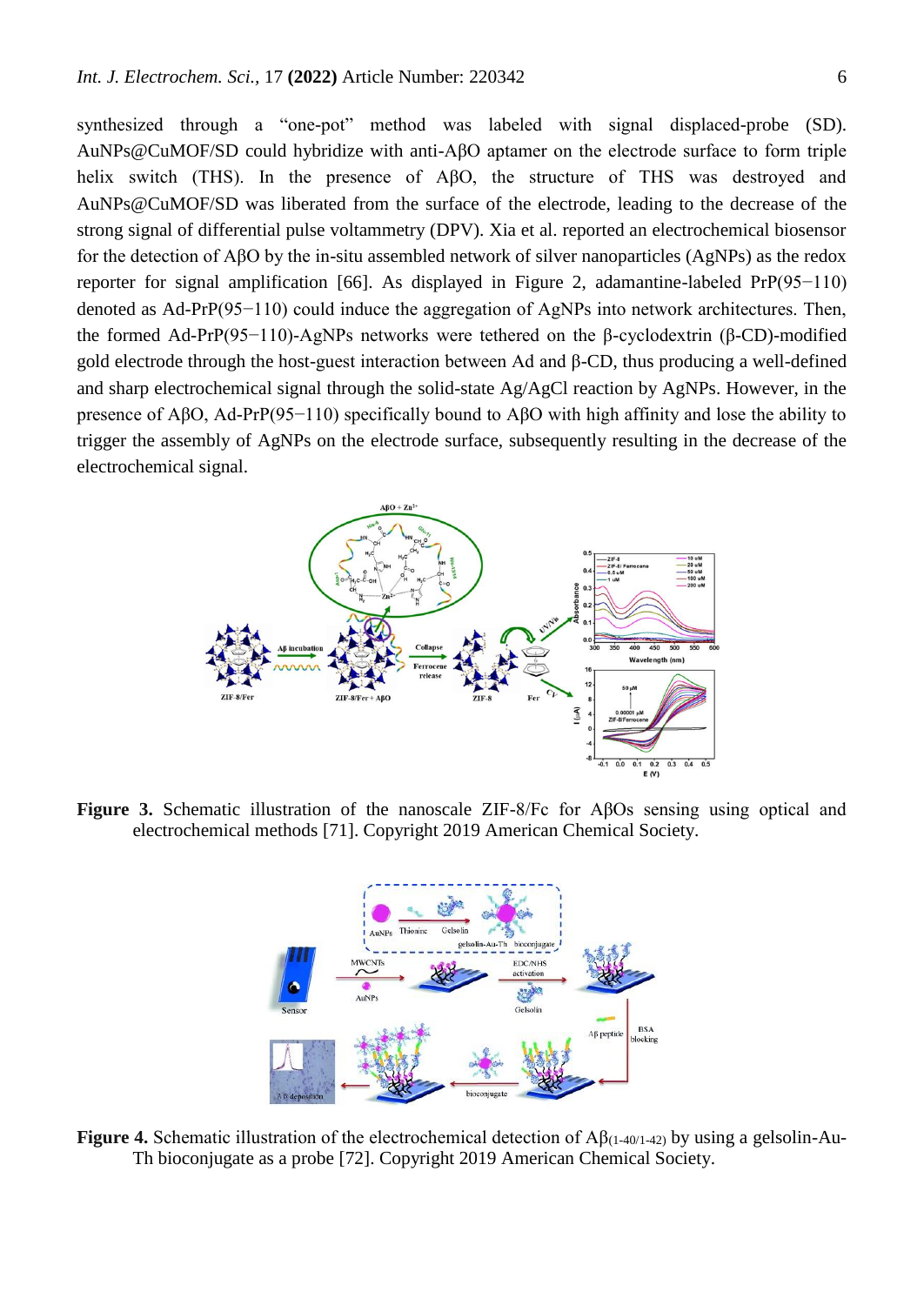Electroactive molecules such as Fc, thionine (Th) and metal ions can be loaded into or on the surface of nanomaterials to produce remarkable signal [73, 74]. Han et al. reported a sensitive electrochemical immunoassay of Aβ by using Fc-modified MOF as the signal tag [75]. In this work, high-content Fc molecules were covalently bonded in the Zn-MOF through the postsynthetic modification to prevent the leakage of signal molecules. Qin et al. employed Fc-loaded zeolitic imidazole framework (ZIF-8) for electrochemical and optical detection of AβO [71]. As illustrated in Figure 3, numerous Fc molecules were in-situ encapsulated into the porous ZIF-8. The strong interaction between Zn ions and AβO could break the structure of ZIF-8 and led to the release of Fc molecules into solution. Fc with electrochemical and optical activity could generate corresponding signals for AβO detection. AuNPs can act as nanocarriers for electroactive Fc molecules to amplify the current signal. For instance, Deng et al. constructed an electrochemical aptasensor for AβO detection by using aptamer-labeled Fc@streptavidin(SA)-AuNPs [76]. Yu et al. proposed an electrochemical method for the detection of  $A\beta_{(1-40/1-42)}$  by using Th and gelsolin-labeled AuNPs [72]. As illustrated in Figure 4, SPCEs was modified with multiwalled carbon nanotubes (MWCNTs) and AuNPs. Gelsolin was further immobilized on the surface for the capture of  $\mathbf{A}\beta_{(1-40/1-42)}$  based on the specificity of gelsolin for  $\mathbf{A}\beta$ . Moreover, AuNPs modified with Th and gelsolin were used to label and detect  $\mathbf{A}\beta_{(1-40/1-42)}$ . This method could sensitively and simply detect  $\mathcal{A}\beta_{(1-40/1-42)}$  without the use of antibodies and aptamers. To accurately assess the dynamic formation of oligomeric and fibrillar Aβ aggregates, Yu et al. developed a two-channel electrochemical immunosensor for the determination of AβO and AβF [77]. As presented in Figure 5, nanostructured lipid carrier (NLC) was utilized to load Th and two types of polyclonal antibodies (A11 of anti-oligomer and OC of anti-fibril). The electrode was modified with nanocomposite of polymeric ionic liquid and carbon nanotube (CNT). Based on the traditional dual-antibody sandwich strategy, two targets were analyzed simultaneously and the ratio of AβF to AβO was calculated. They demonstrated that the level of AβO decreased and that of AβF increased with the gradual self-aggregation of Aβ.



**Figure 5.** Schematic illustration of the sensing of AβOs and AβFs in the two-channel electrochemical system [77]. Copyright 2019 American Chemical Society.

Phosphorylated Aβ (pAβ) can significantly accelerate the generation and stabilization of AβO with increased toxicity. To accurately evaluate the ratio of pAβ to total Aβ (pAβ/tAβ), Yin et al. reported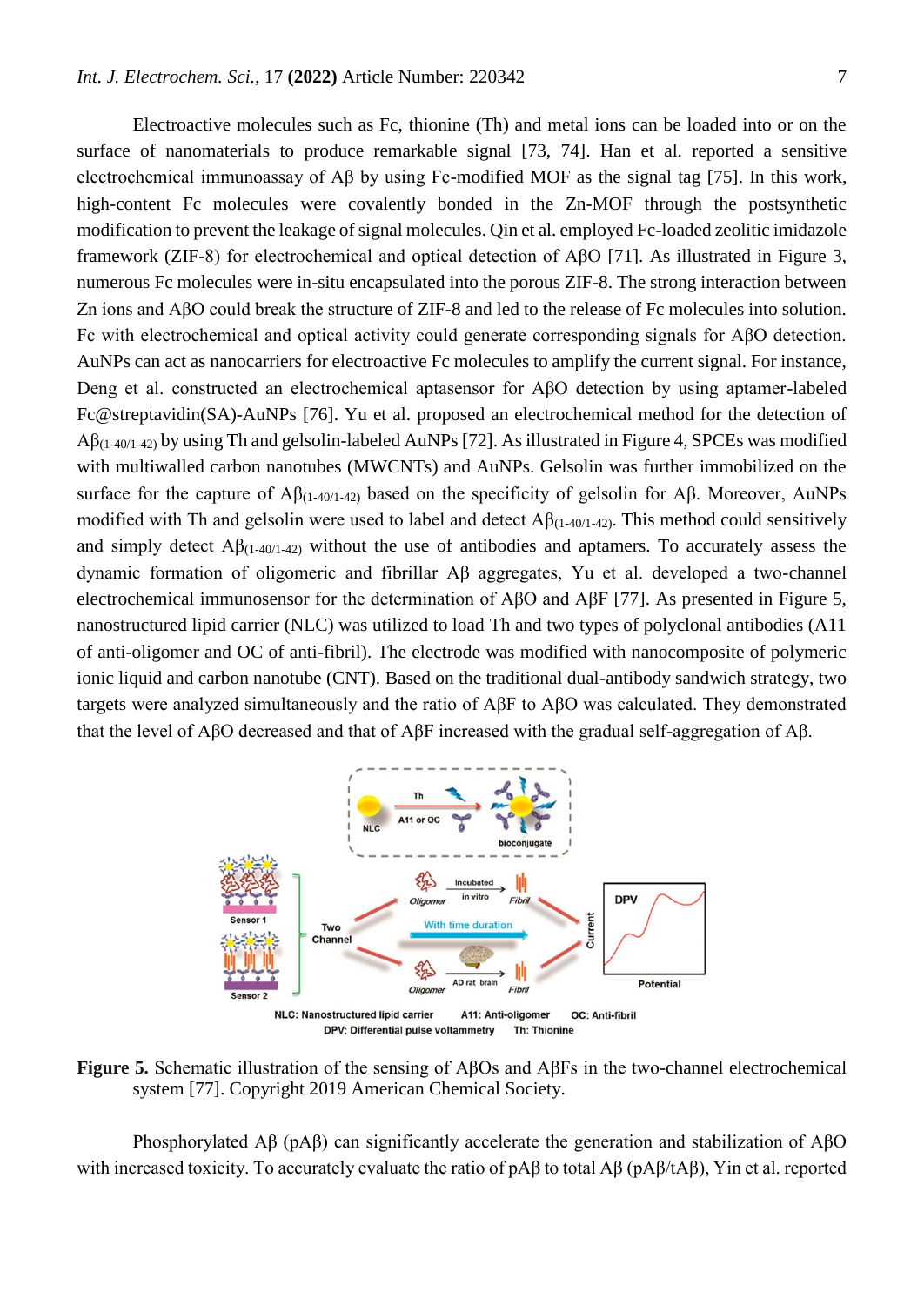an electrochemical assay for coimmunocapture and determination of total  $A\beta_{1-40}$  and  $pA\beta_{1-40}$  [78]. As shown in Figure 6, TiP nanospheres were synthesized and decorated with  $Cd^{2+}/Ti^{4+}$  ions  $(Cd^{2+}/Ti^{4+}@Tip)$ . After the synchronously immunocapture by anti-A $\beta_{1-40}$  antibody-modified gold electrode, the level of total  $\mathbf{A}\beta_{1-40}$  was analyzed by the electrochemical impedance spectroscopy (EIS). Then,  $Cd^{2+}/Ti^{4+}@TiP$  was introduced to specifically label the captured pA $\beta_{1-40}$  via the interaction between Ti<sup>4+</sup> ions and phosphorous groups on pA $\beta_{1-40}$  surface. Numerous Cd<sup>2+</sup> ions in TiP nanospheres could produce strong electrochemical signal to indicate the concentration of  $pA\beta_{1-40}$  monomers in total captured Aβ1-40. Recently, Huang et al. designed a signal amplification strategy for AβO detection based on the self-assembly of peptide [79]. In this study, after being captured by a cysteine-containing peptide CP4-PrP(95–110), AβO could be recognized by Fc-conjugated peptide C16-GGGPrP(95–110)-Fc that further induced the in-situ assembly of more C16-GGGPrP(95–110)-Fc. The formed nanofibers contained a large number of Fc molecules, thus amplifying the electrochemical signal.



**Figure 6.** Schematic illustration of the electrochemical detection of tAβ<sup>40</sup> and pAβ40. (**A**) Preparation of  $Cd^{2+}/Ti^{4+}$  @TiP. (**B**) Construction and detection principle of the electrochemical sensor [78]. Copyright 2019 American Chemical Society.

#### *2.3 Other nanomaterials-based methods*

As one family of "artificial or plastic antibodies", molecularly imprinted polymers (MIPs) can be utilized to specific recognize and capture targets. Because of their advantages of high selectivity, excellent stability and broad applicability, MIPs have been integrated into electrochemical sensors/biosensors [80]. For example, You et al. fabricated a MIPs and aptamer-based sandwich electrochemical biosensor for AβO detection [81]. In this study, MIPs film was fabricated on the AuNPs-GO-modified electrode to capture AβO. Then, aptamer-conjugated  $SiO_2@AgNPs$  were added to label AβO and generated electrochemical signal. Moreover, Moreira et al. developed an electrochemical sensor of  $A\beta_{1-42}$  based on plastic antibodies on Cu@CNTs [82].

In recent years, miniaturized electrochemical sensors integrated with microfluidics have received more and more attentions because of the advantages of high sensitivity, requirement of low volume samples and time saving [83]. Kasturi et al. have fabricated a microvalve-controlled miniaturized electrochemical lab-on-a-chip for the detection of  $\mathbf{A}\beta_{1-42}$  [84]. Field effect transistor (FET) combining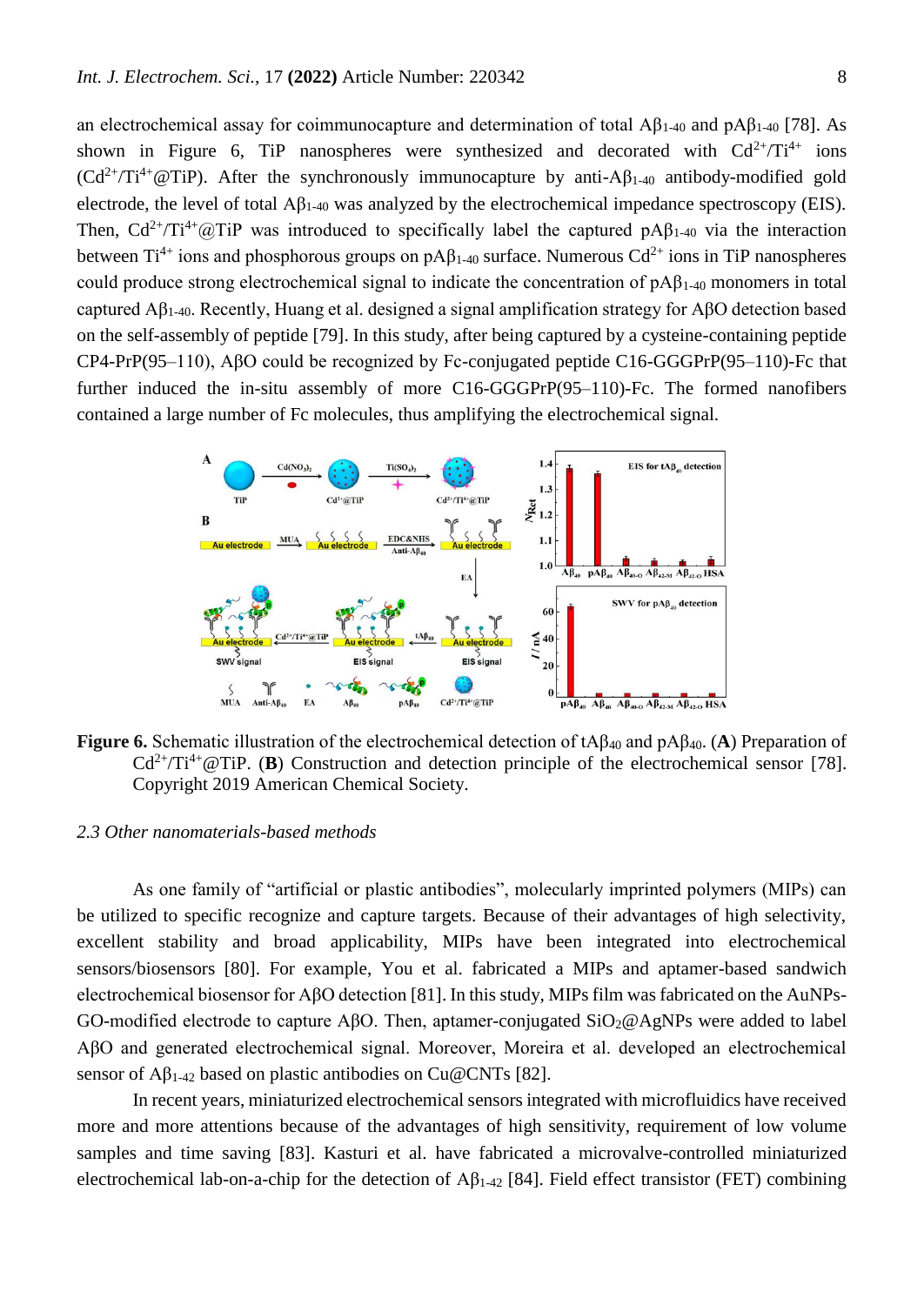with immunoaffinity biosensor have also been used for the detection of targets by recording the change of the electrical conductance. Oh et al. reported a CNT-based metal semiconductor FET for Aβ detection [85]. They demonstrated that the immobilization of antibody through an antibody-binding protein could enhance the detection performance, compared with that of covalent linkage.

**Table 2.** Analytical performances of various electrochemical biosensors for Aβ detection with nanomaterials as the signal reporters.

| <b>Signal label</b>                         | <b>Target</b>                                 | <b>Detection limit</b>                                   | <b>Linear range</b>                                                          | Ref.   |
|---------------------------------------------|-----------------------------------------------|----------------------------------------------------------|------------------------------------------------------------------------------|--------|
| AuNPs                                       | $A\beta$ O                                    | $45 \text{ pM}$                                          | $0.0001 - 0.1 \mu M$                                                         | [60]   |
| <b>AuNPs</b>                                | $A\beta$ O                                    | $0.5$ fM                                                 | $0.001 - 10$ pM                                                              | [61]   |
| AuNPs                                       | $A\beta$                                      | $19$ pg/mL                                               | $0.02 - 12.5$ ng/mL                                                          | $[63]$ |
| $A\beta(1-16)$ -heme-modified AuNPs         | $A\beta$                                      | $10$ pM                                                  | $0.02 - 1.5$ nM                                                              | $[64]$ |
| CuCo-CeO <sub>2</sub> -Pd                   | $A\beta$                                      | $0.05$ pM                                                | $0.001 - 100$ nM                                                             | $[62]$ |
| Au-Cu <sub>x</sub> O@m-CeO <sub>2</sub>     | $A\beta$                                      | $0.036$ pg/mL                                            | $1 \times 10^{-4} - 10$ ng/mL                                                | [65]   |
| AuNPs-accelerated Ag deposition             | $A\beta$                                      | $0.2$ pM                                                 | $0.001 - 50$ nM                                                              | $[67]$ |
| polyT-templated CuNPs                       | $A\beta$ O                                    | $3.5 \text{ pM}$                                         | 10-2200 pM                                                                   | [68]   |
| AuNPs/Cu-MOFs                               | $A\beta$ O                                    | $0.45$ nM                                                | $0.001 - 2 \mu M$                                                            | $[69]$ |
| AuNPs@CuMOF                                 | $A\beta$ O                                    | $0.25$ fM                                                | $0.5 - 500$ fM                                                               | $[70]$ |
| Ad-PrP $(95-110)$ -AgNPs                    | $A\beta$ O                                    | $8$ pM                                                   | $0.02 - 100$ nM                                                              | $[66]$ |
| AuNPs-Th                                    | $A\beta$ O                                    | 100 pM                                                   | $0.5 - 30$ nM                                                                | $[73]$ |
| $Cu-Al2O3-g-C3N4-Pd$ and UiO-<br>66@PANI-MB | $A\beta$                                      | $0.0033$ pg/mL                                           | $1 \times 10^{-5} - 100$ ng/mL                                               | $[74]$ |
| Fc-MOF                                      | $A\beta$                                      | $0.03$ pg/mL                                             | $0.0001 - 100$ ng/mL                                                         | $[75]$ |
| Fc-ZIF-8                                    | $A\beta$ O                                    | $10$ pM                                                  | $0.01 - 100 \mu M$                                                           | $[71]$ |
| Fc@SA-AuNPs                                 | $A\beta$ O                                    | 93.0 pM                                                  | $0.0001 - 1 \mu M$                                                           | $[76]$ |
| Th and gelsolin-labeled AuNPs               | $A\beta_{(1-40/1-42)}$                        | $50$ pM                                                  | $0.2 - 40$ nM                                                                | $[72]$ |
| AuNPs-Th                                    | $A\beta$ O and $A\beta$ F                     | $0.01$ ng/mL(A $\beta$ O);<br>$0.02$ pg/mL (A $\beta$ F) | $0.2 - 40$ ng/mL                                                             | $[77]$ |
| $Cd^{2+}/Ti^{4+}@Tip$                       | total $A\beta_{1-40}$ and<br>$pA\beta_{1-40}$ | $0.45$ fM                                                | 50–700 pM $(A\beta_{1-40})$ ;<br>$[78]$<br>0.001-100 pM (pA $\beta_{1-40}$ ) |        |
| peptide nanofibers                          | $A\beta$ O                                    | $0.6$ nM                                                 | $0.005 - 5 \mu M$                                                            | $[79]$ |

Abbreviation: AuNPs, gold nanoparticles; AβO, Aβ oligomer; MOF, metal organic framework; Ad, adamantine; Th, thionine; PANI, polyaniline; MB, methylene blue; Fc, ferrocene; ZIF-8, zeolitic imidazole framework; SA, streptavidin; polyT, poly(thymine); CuNPs, Cu nanoparticles.

## **3. CONCLUSION**

In summary, the development of nanomaterials-based electrochemical biosensors for the detection of Aβ species was overviewed. Nanomaterials with excellent electroactivity and electrocatalytic properties have provided a novel and potential signal amplification strategy with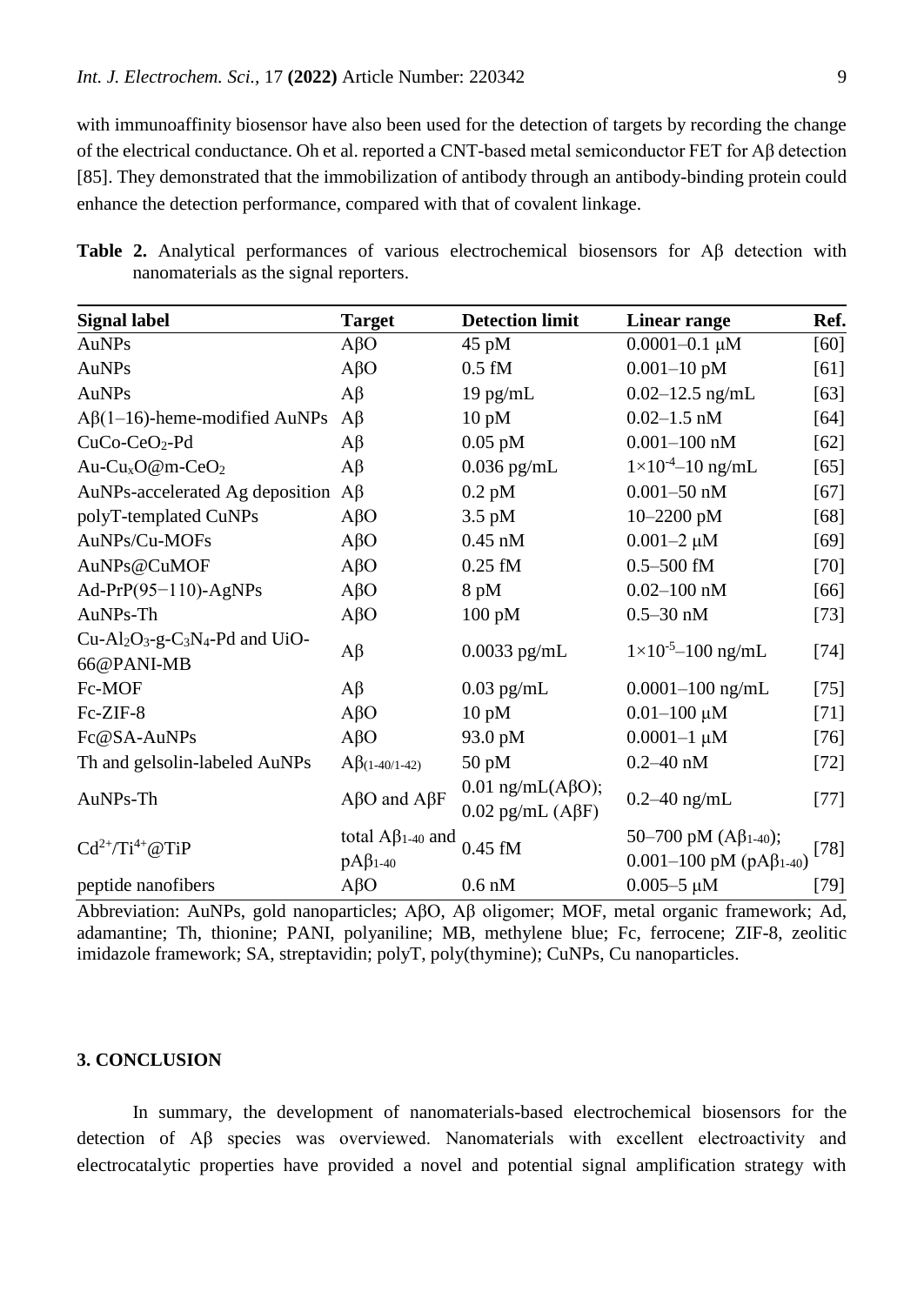improving sensitivity. Nevertheless, there is still more room for the improvement in the combination of nanomaterials with biosensors, in especial repeatability and long-term stability.

# ACKOWLEDGMENTS

This work was supported by the National Natural Science Foundation of China (U2004193).

# **References**

- 1. C. Janus, J. Pearson, J. McLaurin, P. M. Mathews, Y. Jiang, S. D. Schmidt, M. A. Chishti, P. Horne, D. Heslin, J. French, H. T. Mount, R. A. Nixon, M. Mercken, C. Bergeron, P. E. Fraser, P. St George-Hyslop and D. Westaway, *Nature*, 408 (2000) 979.
- 2. J. Hardy and D. J. Selkoe, *Science*, 297 (2002) 353.
- 3. U. Sengupta, A. N. Nilson and R. Kayed, *EBioMedicine*, 6 (2016) 42.
- 4. C. Haass and D. J. Selkoe, *Nat Rev Mol Cell Biol*, 8 (2007) 101.
- 5. Y. Zhang, B. Ren, D. Zhang, Y. Liu, M. Zhang, C. Zhao and J. Zheng, *J. Mater. Chem. B*, 8 (2020) 6179.
- 6. P. Inbar, M. R. Bautista, S. A. Takayama and J. Yang, *Anal Chem*, 80 (2008) 3502.
- 7. K. A. Bruggink, W. Jongbloed, E. A. Biemans, R. Veerhuis, J. A. Claassen, H. B. Kuiperij and M. M. Verbeek, *Anal. Biochem.*, 433 (2013) 112.
- 8. W. K. Fang, L. Liu, L. L. Zhang, D. Liu, Y. Liu and H. W. Tang, *Anal. Chem.*, 93 (2021) 12447.
- 9. J. Zhou, L. Meng, W. Ye, Q. Wang, S. Geng and C. Sun, *Anal Chim Acta*, 1022 (2018) 124.
- 10. T. Hu, S. Lu, C. Chen, J. Sun and X. Yang, *Sens. Actuat. B: Chem.*, 243 (2017) 792.
- 11. C. Deng, H. Liu, M. Zhang, H. Deng, C. Lei, L. Shen, B. Jiao, Q. Tu, Y. Jin, L. Xiang, W. Deng, Y. Xie and J. Xiang, *Anal. Chem.*, 90 (2018) 1710.
- 12. E. J. Blackie, E. C. Le Ru and P. G. Etchegoin, *J. Am. Chem. Soc.*, 131 (2009) 14466-14472.
- 13. A. Ali, J. Zhao, M. S. Khan, H. Wang, X. Ren, L. Hu, R. Manzoor, D. Wu and Q. Wei, *Sens. Actuat. B: Chem.*, 329 (2021) 129155.
- 14. L. Yin, Y. Wang, R. Tan, H. Li and Y. Tu, *Microchim. Acta*, 188 (2021) 53.
- 15. J. Zhang, X. Zhang, Y. Gao, J. Yan and W. Song, *Biosens. Bioelectron.*, 176 (2021) 112945.
- 16. N. Zhang, Y. Wang, G. Zhao, C. Wang, Y. Li, Y. Zhang, H. Wang and Q. Wei, *Analyst*, 145 (2020) 619.
- 17. M. Korecka and L. M. Shaw, *J. Neurochem.*, 159 (2021) 211.
- 18. M. Schaier, G. Hermann, G. Koellensperger and S. Theiner, *Anal. Bioanal. Chem.*, 414 (2022) 639.
- 19. X. Cheng and R. B. van Breemen, *Anal. Chem.*, 77 (2005) 7012.
- 20. L. M. T. Phan, T. X. Hoang, T. A. T. Vo, H. L. Pham, H. T. N. Le, S. R. Chinnadayyala, J. Y. Kim, S. M. Lee, W. W. Cho, Y. H. Kim, S. H. Choi and S. Cho, *Expert Rev. Mol. Diagn.*, 21 (2021) 175.
- 21. E. Mikula, *Curr. Med. Chem.*, 28 (2021) 4049.
- 22. S. Li and K. Kerman, *Biosens. Bioelectron.*, 179 (2021) 113035.
- 23. C. Toyos-Rodriguez, F. J. Garcia-Alonso and A. de la Escosura-Muniz, *Sensors*, 20 (2020) 4748.
- 24. J. Qin, J. S. Park, D. G. Jo, M. Cho and Y. Lee, *Sens. Actuat. B: Chem.*, 273 (2018) 1593.
- 25. E. Mikula, M. Sulima, I. Marszalek, A. Wyslouch-Cieszynska, P. Verwilst, W. Dehaen, J. Radecki and H. Radecka, *Sensors*, 13 (2013) 11586.
- 26. M. Vestergaard, K. Kerman, M. Saito, N. Nagatani, Y. Takamura and E. Tamiya, *J Am Chem Soc*, 127 (2005) 11892.
- 27. Y. Zhang, G. Figueroa-Miranda, Z. Lyu, C. Zafiu, D. Willbold, A. Offenhäusser and D. Mayer,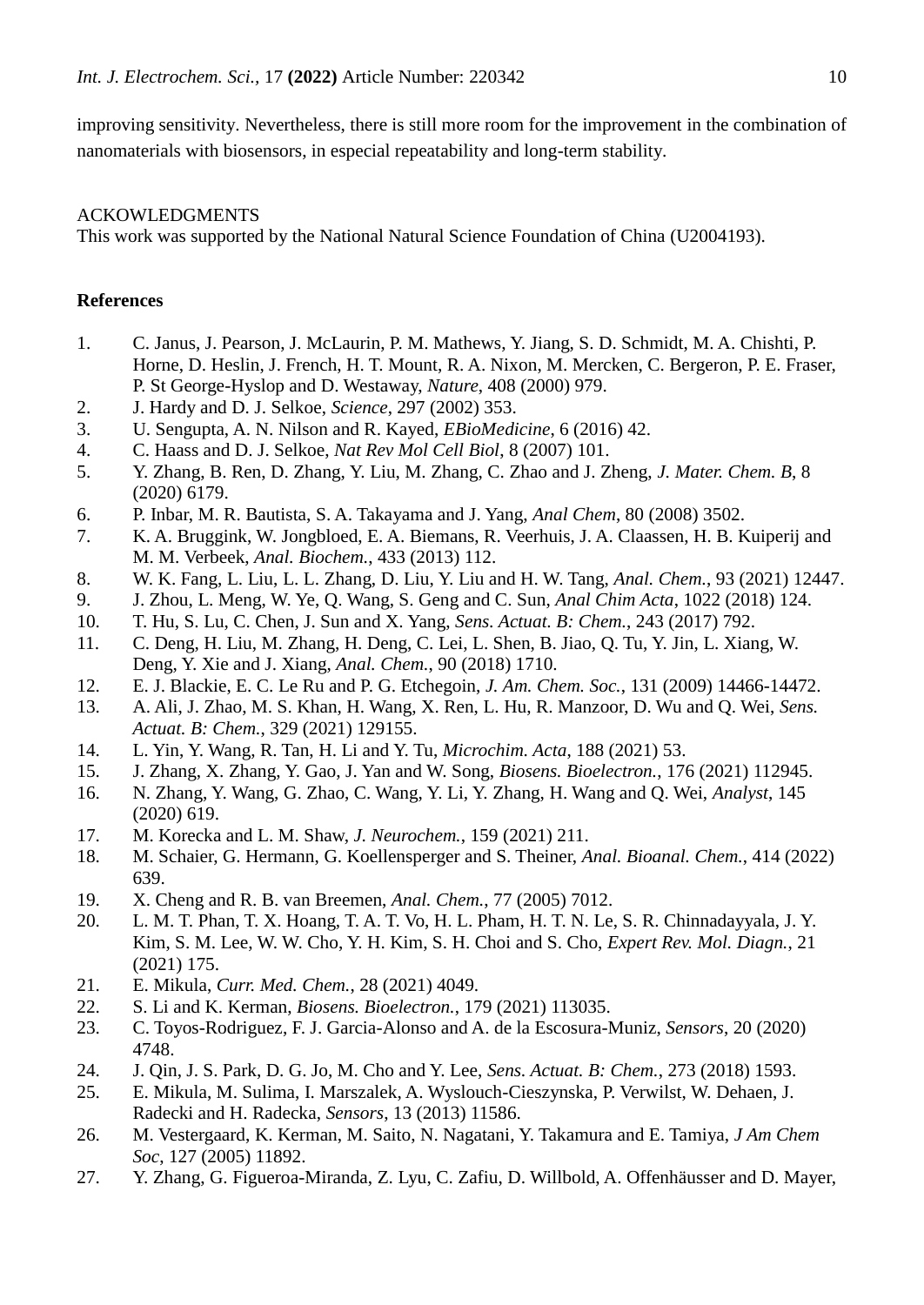*Sens. Actuat. B: Chem.*, 288 (2019) 535.

- 28. Z. Norazreen and M. Z. Zainiharyati, *Int. J. Electrochem. Sci.*, 11 (2016) 872-881.
- 29. J. S. Park, H. J. Kim, J. H. Lee, J. H. Park, J. Kim, K. S. Hwang and B. C. Lee, *Sensors*, 18 (2018) 426.
- 30. Y. Zhang, G. Figueroa-Miranda, C. Wu, D. Willbold, A. Offenhausser and D. Mayer, *Nanoscale*, 12 (2020) 16501.
- 31. A. J. Veloso, A. M. Chow, H. V. Ganesh, N. Li, D. Dhar, D. C. Wu, S. Mikhaylichenko, I. R. Brown and K. Kerman, *Anal. Chem.*, 86 (2014) 4901.
- 32. Y. R. Wang, H. C. Chuang, A. Tripathi, Y. L. Wang, M. L. Ko, C. C. Chuang and J. C. Chen, *Anal. Chem.*, 93 (2021) 8099.
- 33. J. Qin, D. G. Jo, M. Cho and Y. Lee, *Biosens. Bioelectron.*, 113 (2018) 82.
- 34. H. T. N. Le, J. Park and S. Cho, *Micromachines*, 11 (2020) 791.
- 35. H. T. Ngoc Le, J. Park, S. R. Chinnadayyala and S. Cho, *Biosens. Bioelectron.*, 144 (2019) 111694.
- 36. J. V. Rushworth, A. Ahmed, H. H. Griffiths, N. M. Pollock, N. M. Hooper and P. A. Millner, *Biosens. Bioelectron.*, 56 (2014) 83.
- 37. Y. Duan, J. Chen, Y. Jin, Q. Tu, S. Wang and J. Xiang, *Anal. Chem.*, 93 (2021) 3611.
- 38. S. Prabhulkar, R. Piatyszek, J. R. Cirrito, Z. Z. Wu and C. Z. Li, *J. Neurochem.*, 122 (2012) 374.
- 39. H. Li, Y. Cao, X. Wu, Z. Ye and G. Li, *Talanta*, 93 (2012) 358.
- 40. Y. Zhang, G. Figueroa-Miranda, C. Zafiu, D. Willbold, A. Offenhausser and D. Mayer, *ACS Sens.*, 4 (2019) 3042.
- 41. X. Liao, C. Zhang, Z. Shi, H. Shi, Y. Qian and F. Gao, *J. Electroanal. Chem.*, 878 (2020) 114604.
- 42. L. Liu, Q. He, F. Zhao, N. Xia, H. Liu, S. Li, R. Liu and H. Zhang, *Biosens. Bioelectron.*, 51 (2014) 208.
- 43. L. Liu, N. Xia, M. Jiang, N. Huang, S. Guo, S. Li and S. Zhang, *J. Electroanal. Chem.*, 754 (2015) 40.
- 44. Y. M. Park, J. Ahn, Y. S. Choi, J. M. Jeong, S. J. Lee, J. J. Lee, B. G. Choi and K. G. Lee, *Nano Converg.*, 7 (2020) 29.
- 45. T. C. Liu, Y. C. Lee, C. Y. Ko, R. S. Liu, C. C. Ke, Y. C. Lo, P. S. Hong, C. Y. Chu, C. W. Chang, P. W. Wu, Y. Y. Chen and S. Y. Chen, *Theranostics*, 8 (2018) 4210.
- 46. M. Negahdary and H. Heli, *Microchim. Acta*, 186 (2019) 766.
- 47. M. Negahdary and H. Heli, *Talanta*, 198 (2019) 510.
- 48. G. Palla, K. Malecka, W. Dehaen, J. Radecki and H. Radecka, *Bioelectrochemistry*, 137 (2021) 107643.
- 49. J. Qin, S. Kim, M. Cho and Y. Lee, *Chem. Eng. J.*, 401 (2020) 126055.
- 50. Y. Yu, X. Sun, D. Tang, C. Li, L. Zhang, D. Nie, X. Yin and G. Shi, *Biosens. Bioelectron.*, 68 (2015) 115.
- 51. M. Chikae, T. Fukuda, K. Kerman, K. Idegami, Y. Miura and E. Tamiya, *Bioelectrochemistry*, 74 (2008) 118.
- 52. E. C. Rama, M. B. González-García and A. Costa-García, *Sens. Actuat. B: Chem.*, 201 (2014) 567.
- 53. P. Supraja, S. Tripathy, S. R. K. Vanjari, R. Singh, V. Singh and S. G. Singh, *Sens. Actuat. B: Chem.*, 346 (2021) 130522.
- 54. F. S. Diba, S. Kim and H. J. Lee, *Catalysis Today*, 295 (2017) 41.
- 55. Y. Liu, Q. Xu, Y. Zhang, B. Ren, L. Huang, H. Cai, T. Xu, Q. Liu and X. Zhang, *Talanta*, 231 (2021) 122360.
- 56. H. Y. Abbasi, Z. Tehrani, A. Devadoss, M. M. Ali, S. Moradi-Bachiller, D. Albani and O. J. Guy, *Nanoscale Adv.*, 3 (2021) 2295.